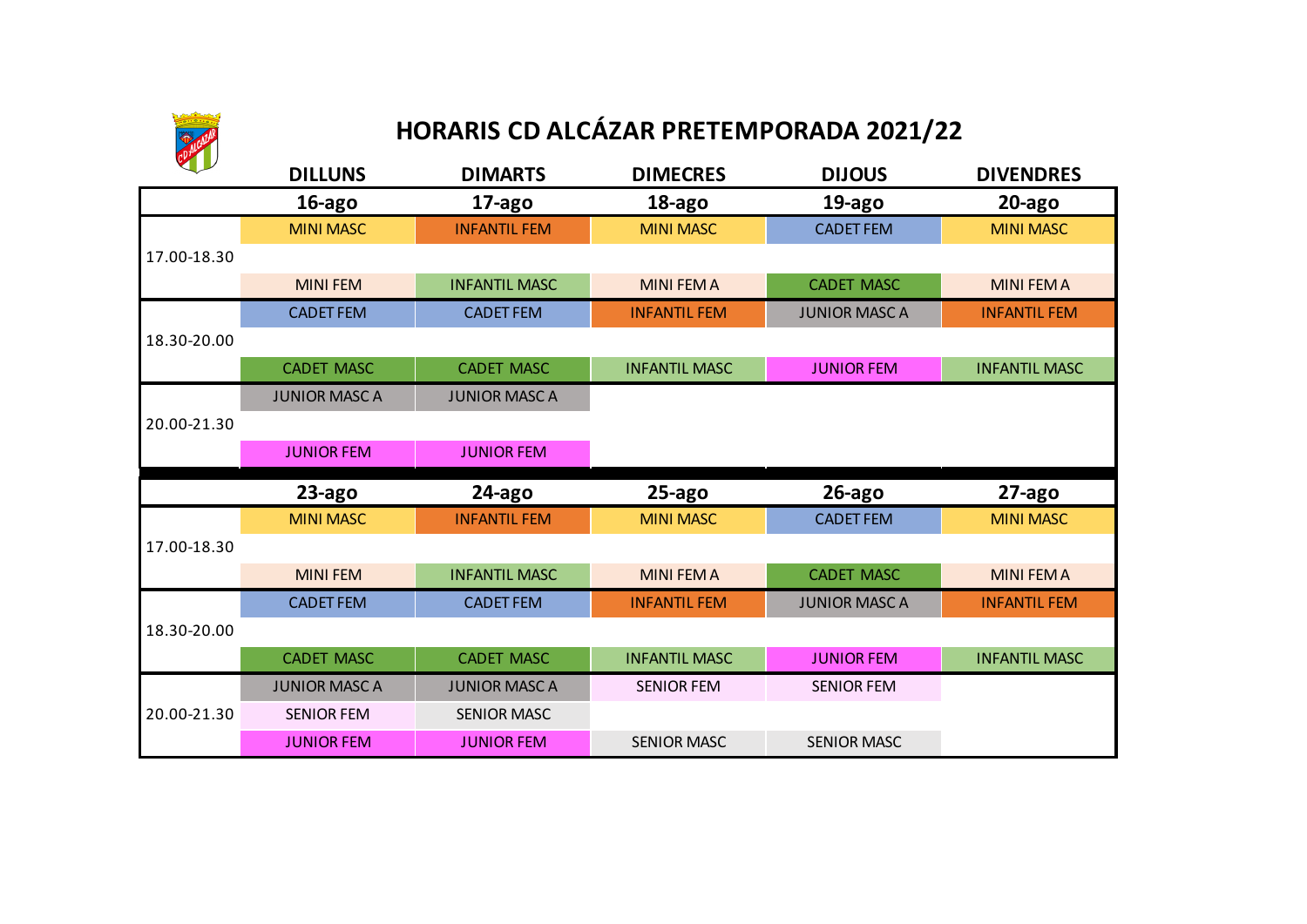|             | <b>DILLUNS</b>                                  | <b>DIMARTS</b>                              | <b>DIMECRES</b>                                  | <b>DIJOUS</b>        | <b>DIVENDRES</b>       |
|-------------|-------------------------------------------------|---------------------------------------------|--------------------------------------------------|----------------------|------------------------|
|             | $30$ -ago                                       | $31$ -ago                                   | 1-sept                                           | 2-sept               | 3-sept                 |
|             | <b>INFANTIL MASC A</b>                          | <b>INFANTIL FEM A</b>                       | <b>JUNIOR FEM (*)</b>                            |                      |                        |
| 16.00-17.00 | <b>INFANTIL MASC B</b>                          | <b>INFANTIL FEM B</b>                       |                                                  |                      |                        |
|             | CADET A MASC (*)                                | CADET FEM (*)                               |                                                  |                      | <b>PREMINI</b>         |
|             | CADET B MASC (*)                                | <b>JUNIOR MASC (*)</b>                      |                                                  |                      |                        |
|             |                                                 |                                             |                                                  |                      | <b>MINI MASC A</b>     |
| 17.00-18.15 | <b>MINI MASC B</b>                              | <b>PREMINI</b>                              | FÍSIC 16.30-17.00<br><b>MINI MASC B</b>          | <b>PREMINI</b>       | <b>MINI MASC B</b>     |
|             | <b>MINI FEM A</b>                               |                                             | FÍSIC 16.30-17.00<br><b>MINI FEM A</b>           |                      | <b>INFANTIL MASC A</b> |
|             | FÍSIC 17.45-18.15<br><b>INFANTIL FEM A</b>      | <b>MINI MASC A</b>                          | FÍSIC 17.45-18.15<br><b>MINI MASC A</b>          | <b>MINI FEM A</b>    | <b>INFANTIL MASC B</b> |
| 18.15-19.30 | FÍSIC 17.45-18.15<br><b>INFANTIL FEM B</b>      | FÍSIC 17.45-18.15<br><b>INFANTIL MASC A</b> | FÍSIC 17.45-18.15<br><b>INFANTIL MASC A</b>      | <b>CADET B MASC</b>  | <b>INFANTIL FEM A</b>  |
|             | FÍSIC 17.45-18.15<br><b>CADET A MASC</b>        | FÍSIC 17.45-18.15<br><b>INFANTIL MASC B</b> | FÍSIC 17.45-18.15<br><b>INFANTIL FEM B</b>       | <b>CADET A MASC</b>  | <b>INFANTIL FEM B</b>  |
|             | FÍSIC 19.00-19.30<br><b>CADET B MASC</b>        | FÍSIC 19.00-19.30<br><b>CADET A MASC</b>    | FÍSIC 19.00-19.30<br><b>INFANTIL FEM A</b>       | <b>CADET FEM</b>     |                        |
| 19.30-20.45 | FÍSIC 19.00-19.30<br><b>CADET FEM</b>           | FÍSIC 19.00-19.30<br><b>CADET FEM</b>       | FÍSIC 19.00-19.30<br><b>INFANTIL MASC B</b>      | <b>JUNIOR MASC B</b> |                        |
|             | FISIC 19.00-19.30<br><b>JUNIOR MASC B + JMA</b> |                                             | FÍSIC 19.00-19.30<br><b>CADET B MASC</b>         | <b>JUNIOR MASC A</b> |                        |
|             | FÍSIC 20.15-20.45<br><b>JUNIOR FEM</b>          | FÍSIC 20.15-20.45<br><b>JUNIOR FEM</b>      | FÍSIC 20.15-20.45<br><b>SENIOR FEM</b>           | <b>JUNIOR FEM</b>    |                        |
| 20.45-22.00 | FÍSIC 20.15-20.45<br><b>SENIOR FEM</b>          | FÍSIC 20.15-20.45<br><b>SENIOR MASC</b>     | <b>EÍSIC 20 15-20 45</b><br><b>JUNIOR MASC B</b> | <b>SENIOR FEM</b>    |                        |
|             | FÍSIC 20.15-20.45<br><b>SENIOR MASC + JMA</b>   |                                             | FÍSIC 20.15-20.45<br><b>JUNIOR MASC A</b>        | <b>SENIOR MASC</b>   |                        |